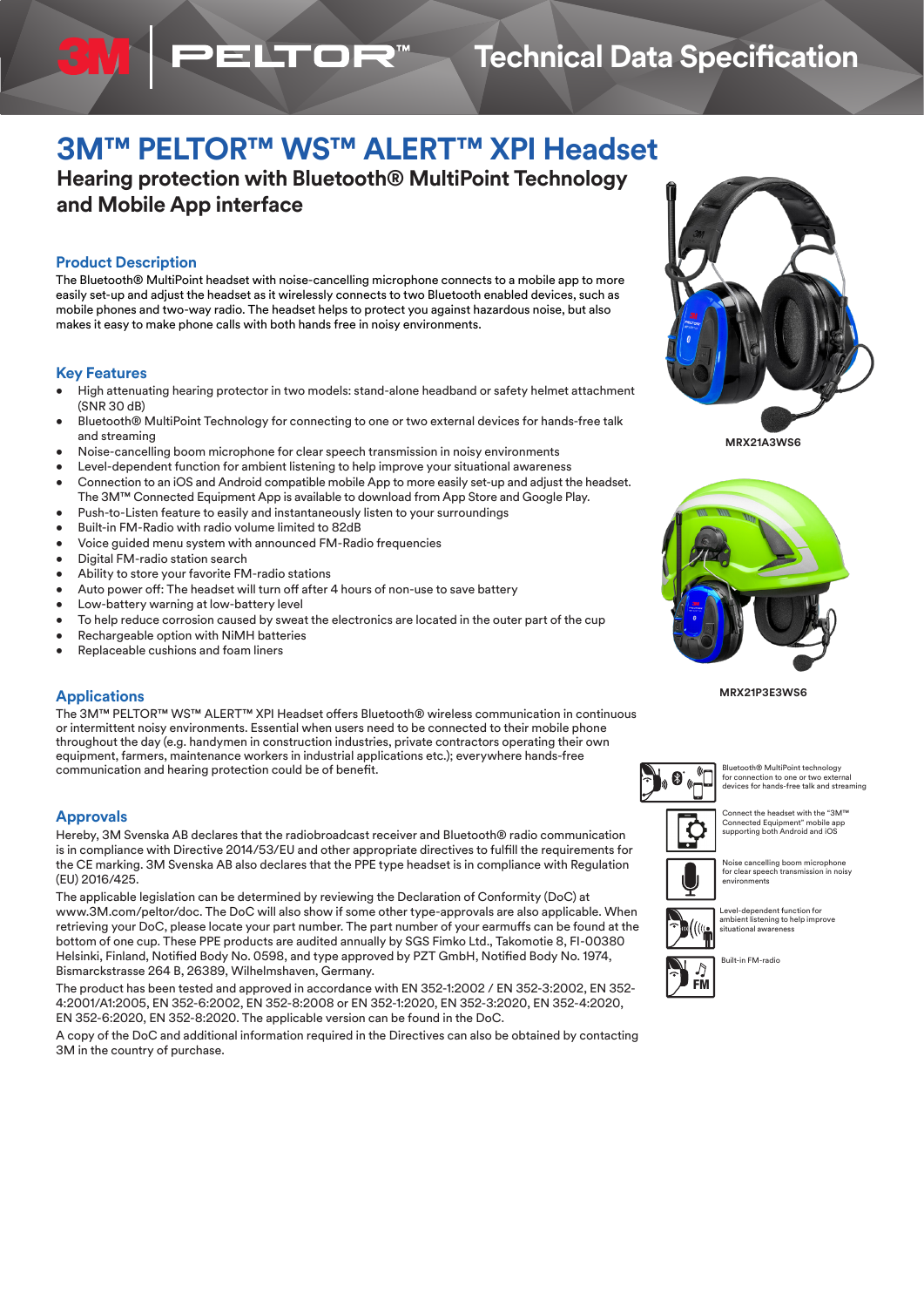# **Headset Models and Accessories**

| Article number    | <b>Description</b>                                                                        | 3M <sub>ID</sub> | <b>SAPID</b> |
|-------------------|-------------------------------------------------------------------------------------------|------------------|--------------|
| <b>MRX21A3WS6</b> | 3M™ PELTOR™ WS™ ALERT™ XPI, App, blue, headband                                           | UU010322590      | 7100205302   |
| MRX21P3E3WS6      | 3M™ PELTOR™ WS™ ALERT™ XPI, App, blue, helmet attachment                                  | UU010321964      | 7100205304   |
| MRX21A3WS6-ACK    | 3M™ PELTOR™ WS™ ALERT™ XPI, incl. ACK (FR09,FR08, LR6NM), App, blue, headband             | UU010322723      | 7100205299   |
| MRX21P3E3WS6-ACK  | 3M™ PELTOR™ WS™ ALERT™ XPI, incl. ACK (FR09,FR08, LR6NM), App, blue, helmet<br>attachment | UU010322947      | 7100205297   |

| Article number | <b>Description</b>                                     | 3M ID       | <b>SAPID</b> |
|----------------|--------------------------------------------------------|-------------|--------------|
| <b>HY82</b>    | 3M™ PELTOR™ HY82 Hygiene kit (cushion and foamliner)   | UU008567388 | 7100122439   |
| <b>HY80</b>    | 3M™ PELTOR™ HY80 Replacement Gel Cushions              | 70071524139 | 7000127268   |
| <b>FR08</b>    | 3M™ PELTOR™ FR08 Power supply with USB connector       | XH001680194 | 7000108521   |
| <b>FR09</b>    | 3M™ PELTOR™ FR09 Battery charger with USB connector    | XH001680616 | 7100075611   |
| <b>LR6NM</b>   | 3M™ PELTOR™ LR6NM NiMH rechargeable AA batteries       | XH001659693 | 7100064688   |
| M995/2         | 3M™ PELTOR™ M995 Wind shield for speech microphone     | XH001679154 | 7010044372   |
| <b>HY100A</b>  | 3M™ PELTOR™ HY100A Clean Hygiene Pad                   | XH001651351 | 7100064410   |
| <b>HYM1000</b> | 3M™ PELTOR™ HYM1000 Microphone protection (4.5 meters) | XH001651328 | 7100064281   |

# **Technical data specifications**

| <b>Materials:</b>             | <b>Headband MRX21A3WS6</b><br>Headband: PVC, PA<br>Headband wire: stainless steel<br>Two-point fastener: POM<br>Cushion: PVC foil and PUR foam<br>Foam liner: PUR foam<br>Cup: ABS<br>Level-dependent microphone for ambient listening: PUR foam<br>Wind shield for speech microphone: ABS, PA<br>Antenna: PE, ABS, TPE<br>Wind Shield: foam<br>Charger jack: stainless steel<br>Helmet attachment/Hardhat MRX21P3E3WS6<br>Cup supporting arm: stainless steel |
|-------------------------------|----------------------------------------------------------------------------------------------------------------------------------------------------------------------------------------------------------------------------------------------------------------------------------------------------------------------------------------------------------------------------------------------------------------------------------------------------------------|
| <b>Battery type:</b>          | 2xAA Alkaline batteries (or optional NiMH rechargeables)                                                                                                                                                                                                                                                                                                                                                                                                       |
| <b>Operating time:</b>        | Approximately 58 hours (FM radio and level-dependent)<br>Approximately 78 hours (Bluetooth <sup>®</sup> streaming and level-dependent)                                                                                                                                                                                                                                                                                                                         |
| Weight (batteries incl.):     | MRX21A3WS6 (headband): 411 g<br>MRX21P3E3WS6 (helmet attachment): 431 g                                                                                                                                                                                                                                                                                                                                                                                        |
| <b>Bluetooth® Technology:</b> | Bluetooth version: 4.2                                                                                                                                                                                                                                                                                                                                                                                                                                         |
|                               | Bluetooth headset profile (HSP): 1.2                                                                                                                                                                                                                                                                                                                                                                                                                           |
|                               | Bluetooth hands-free profile (HFP): 1.6                                                                                                                                                                                                                                                                                                                                                                                                                        |
|                               | Bluetooth Advanced Audio Distribution Profile (A2DP): 1.3                                                                                                                                                                                                                                                                                                                                                                                                      |
|                               | Audio/Video Remote Control Profile (AVRCP): 1.6                                                                                                                                                                                                                                                                                                                                                                                                                |
|                               | Bluetooth Range: Up to 10m (class 2)                                                                                                                                                                                                                                                                                                                                                                                                                           |
| <b>Speakers:</b>              | 27 mm diameter, 100 Ohm                                                                                                                                                                                                                                                                                                                                                                                                                                        |
| Boom microphone type:         | Noise-cancelling electret microphone                                                                                                                                                                                                                                                                                                                                                                                                                           |
| <b>Operating temperature:</b> | $-20^{\circ}$ C (-4 $^{\circ}$ F) to +55 $^{\circ}$ C (131 $^{\circ}$ F) (battery dependent)                                                                                                                                                                                                                                                                                                                                                                   |
| Storage temperature:          | -20°C (-4°F) to +55°C (131°F)                                                                                                                                                                                                                                                                                                                                                                                                                                  |
| <b>Shelf life:</b>            | 5 years excl. batteries                                                                                                                                                                                                                                                                                                                                                                                                                                        |

Use limitation: Never modify or alter this product